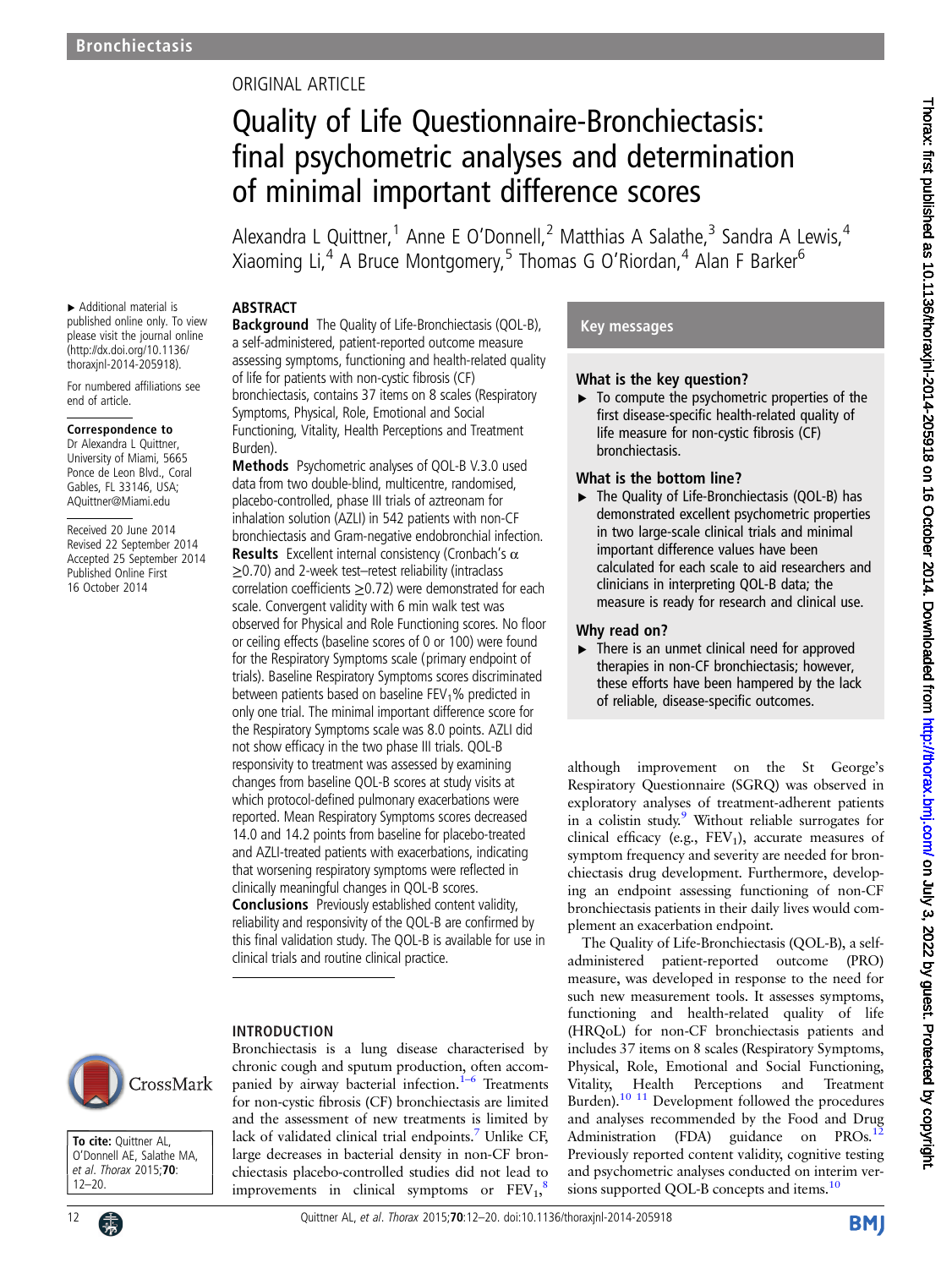This manuscript presents psychometric analyses of QOL-B Version (V) 3.0 computed using data from two double-blind, multicentre, randomised, placebo-controlled, phase III trials of aztreonam for inhalation solution (AZLI) in patients with non-CF bronchiectasis and Gram-negative endobronchial infection. While these two studies did not demonstrate clinical efficacy, $13$  the use of a prespecified protocol-defined criteria for acute bronchiectasis exacerbations facilitated using the QOL-B for quantifying changes in respiratory symptoms during exacerbations. The minimal important difference (MID) scores for each scale were also estimated.

### **METHODS**

### Study design

QOL-B psychometric analyses presented herein used data from two phase III clinical trials: AIR-BX1 (47 sites; Australia, Canada and the USA; April 2011–March 2013; clinicaltrials. gov: NCT01313624) and AIR-BX2 (65 sites; Australia, Belgium, Canada, France, Germany, Italy, the Netherlands, Spain, UK and the USA; April 2011–July 2013; clinicaltrials. gov: NCT01314716). Both trials had the same design. The trial design, inclusion and exclusion criteria and results are described elsewhere.<sup>13</sup> Briefly, patients received double-blind treatment with AZLI 75 mg or placebo (1:1 randomisation; code generated by Gilead designee; randomisation occurred at baseline using an interactive voice/web response system) administered 3 times daily for 28 days, with each of 2 double-blind treatment courses followed by 28-day off-treatment. Procedures to generate QOL-B translations followed internationally accepted and regulatory guidelines, using formal backward and forward trans-lation methodologies.<sup>[12 14 15](#page-7-0)</sup> Translations and cultural adaptations (e.g., using American English QOL-B in the UK) were tested with patients who were native speakers of the translated/ adapted language. A complex, multistep process ensured cultural equivalence and each new translation was piloted in the new language with  $\geq$ 5 patients with non-CF bronchiectasis.

Studies were conducted in accordance with principles of the Declaration of Helsinki, International Conference on Harmonisation guidelines and good clinical practice principles. Institutional Review Boards/Ethics Committees approved the study for each site. Patients provided written informed consent prior to study participation.

### **Patients**

Inclusion/exclusion criteria are described elsewhere.<sup>13</sup> Eligible patients (≥18 years of age) had bronchiectasis confirmed by CT chest scan, a positive sputum culture for target Gram-negative organism(s) at screening, chronic sputum production on ≥4 days/ week during prior 4 weeks and  $FEV_1 \ge 20\%$  predicted at screening. Target Gram-negative respiratory pathogens included species of Achromobacter, Burkholderia, Citrobacter, Enterobacter, Escherichia, Klebsiella, Moraxella, Proteus, Pseudomonas, Serratia and Stenotrophomonas. Patients with CF or with only Haemophilus influenzae respiratory infections were excluded.

### Study measures

Three measures of clinical response were specified in the protocol and used to measure discriminant and/or convergent validity, including  $FEV_1$ , the 6 min Walk Test  $(6MWT)^{16}$  $(6MWT)^{16}$  $(6MWT)^{16}$  and the Euro Quality of Life-5 Dimensions (EQ-5D).<sup>[17](#page-8-0)</sup>

Spirometry was performed at each visit, after administration of a short acting inhaled bronchodilator.

The 6MWT, measuring distance walked in 6 min, was administered at every visit. No MID has been reported for non-CF bronchiectasis. In patients with COPD, a change of 54–80 m is

The EQ-5D, a standardised self-reported measure of global health status, was administered at the beginning and at the end of each treatment course. Results for the EQ-5D visual analogue scale (VAS) are presented. General health states were assessed by responses on a vertical scale from 0 (worst imaginable) to 100 (best imaginable). No MID has been reported for non-CF bronchiectasis.

QOL-B V.3.0 was administered at every study visit; V.3.0 differs only very slightly from the final V.3.1 (an example was provided and a 'not applicable' category was added to 1 item on the V.3.1 Social Functioning scale).<sup>[10](#page-7-0) [20](#page-8-0)</sup> Each of the 37 items is scored from 1 to 4, and each of the 8 scale scores is standardised on a 0-100 point scale, with higher scores representing fewer symptoms or better functioning and HRQoL. A total score is not calculated. Scales contain between 3 and 9 items, thus changing 1 answer category will correspond to a change of 11.1 to 3.7 points.

The Global Rating of Change Questionnaire (GRCQ) V.2.2 (15 point Likert-like scale) and V.3.0 (7 point scale) were administered at day 14, immediately after the QOL-B. Each GRCQ item corresponded to 1 of the 8 QOL-B scales and patients responded to each GRCQ item using a VAS. Changes from baseline at day 14 were evaluated from −7 (a very great deal worse) to  $+7$  (a very great deal better) for items on GRCQ V.2.2 and from  $-3$  (a great deal worse) to  $+3$  (a great deal better) for GRCQ V.3.0 (the Respiratory Symptoms GRCQ V.2.2 and V.3.0) are provided in online supplementary figure S1). Zero indicated no change. A switch from the 15-point to the 7-point GRCQ scoring system was made following a suggestion from a regulatory agency while these two trials were ongoing. Scores are presented based on GRCQ V.3.0. GRCQ V.2.2 scores (-7 to 7) were converted to the V.3.0 scale ( $-3$  to 3) by multiplying by 3/7.

Protocol-defined exacerbations were defined as acute worsening of respiratory disease meeting ≥3 major criteria (increased sputum production, sputum discolouration, dyspnoea and cough) or 2 major criteria and ≥2 minor criteria (fever >38°C at a clinic visit, increased malaise or fatigue,  $FEV<sub>1</sub>$  [L] or FVC decreased  $>10\%$ from baseline and new/increased haemoptysis).<sup>13</sup>

### Analyses

Statistical analyses were performed with SAS V.9.2 (SAS Institute, Cary, North Carolina, USA). Internal consistency was measured using Cronbach's  $\alpha$ <sup>[21](#page-8-0)</sup> Test score reproducibility over 14 days (i.e., test–retest reliability) was calculated with intraclass correlation coefficients  $(ICCs)$ .<sup>22</sup> Spearman's correlations were calculated. The protocols specified that AIR-BX1 and AIR-BX2 study results were to be analysed separately; pooled data were used for some exploratory analyses. MIDs were calculated for each scale.<sup>23–25</sup> For patients in the minimal change GRCQ category (>0.5–1.5 improvement or worsening from baseline on the 3-point scale), their mean change from baseline QOL-B scores at day 14 was the anchor-based MID. Two distribution-based MIDs were calculated: 1/2 SD of the change from baseline QOL-B scores at day 14 and 1 SE of measurement (SEM) for baseline scores (SEM=SD $\sqrt{(1-\alpha)}$ ). The 6 MIDs (3 methods across 2 studies) were averaged and rounded to the nearest integer to generate a final MID for each scale.

### RESULTS

In AIR-BX1, 266 patients were randomised and treated (AZLI: n=134; placebo: n=132). In AIR-BX2, 274 patients were randomised and 272 were treated (AZLI: 135; placebo: 137). Demographic and baseline characteristics were comparable for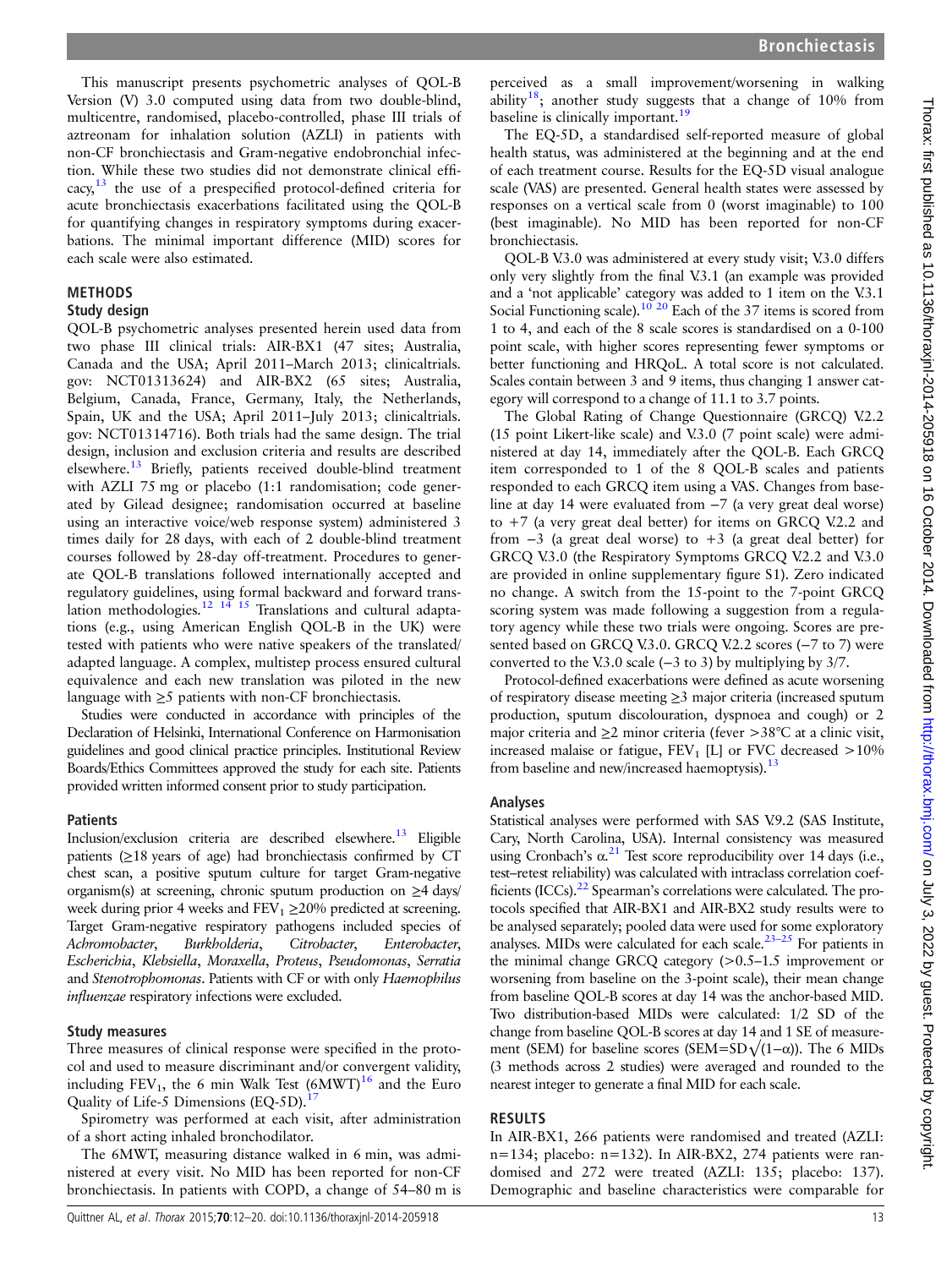both treatment arms, except for a significant difference ( $p=0.017$ ) in the distribution of patients within  $FEV<sub>1</sub>%$  predicted categories in AIR-BX1, with 38.8% of AZLI-arm patients having baseline  $FEV_1$  <50% predicted compared with 25.0% of placebo-arm patients (table 1). Additional baseline character-istics are described elsewhere.<sup>[13](#page-7-0)</sup>

### Floor and ceiling effects

Floor and ceiling effects were assessed by examining baseline QOL-B scores, to determine whether patients had room to both improve and worsen on each scale [\(table 2\)](#page-3-0). Floor effects were not observed. One patient (0.4%) in each study had a Respiratory Symptoms score of 0 and  $\leq 5.1\%$  of patients on each study had scores of 0 on any of the other scales. Ceiling effects (baseline scores of 100) were not observed for the Respiratory Symptoms scale. Ceiling effects were observed on the Emotional Functioning (24.1% and 22.3% of patients on AIR-BX1 and AIR-BX2, respectively), and on the Treatment Burden scale (13.4% and 11.3% of patients).

### Internal consistency

Internal consistency of QOL-B scales was assessed with Cronbach's  $\alpha$  [\(table 3\)](#page-3-0). Values were  $\geq 0.70$  for each scale, showing good reliability (i.e., items on each scale correlated with each other, forming a unitary construct). $21$ 

### Discriminant validity

Mean baseline QOL-B scores were compared for patients differing by other health status indicators [\(table 4\)](#page-4-0). The QOL-B Physical Functioning scale discriminated between patients on the basis of  $FEV<sub>1</sub>%$  predicted; in both studies, mean baseline Physical Functioning scores were approximately 20–30 points larger for patients with baseline  $FEV_1 \geq 80\%$  predicted compared with <50% predicted. Discrimination was less robust for Respiratory Symptoms, Vitality, Role Functioning and Health Perception scales; mean scores at baseline were approximately 10 points larger for patients with baseline  $FEV_1 \geq 80\%$  predicted compared with <50% predicted only in AIR-BX2. Statistically significant discrimination on the basis of median

|                                                          |                                                          | AIR-BX1                     |                             |          | AIR-BX2                     |                            |          |
|----------------------------------------------------------|----------------------------------------------------------|-----------------------------|-----------------------------|----------|-----------------------------|----------------------------|----------|
|                                                          |                                                          | <b>AZLI</b><br>$(N=134)$    | Placebo<br>$(N=132)$        | p Value* | <b>AZLI</b><br>$(N=136)$    | Placebo<br>$(N=138)$       | p Value* |
| Age, years; mean (SD)                                    |                                                          | 64.2 (12.9)                 | 64.9(12.1)                  | 0.65     | 63.3 (14.2)                 | 62.7(13.3)                 | 0.75     |
| Age, years; range                                        |                                                          | $23 - 83$                   | $20 - 88$                   |          | $22 - 85$                   | $18 - 87$                  |          |
| FEV <sub>1</sub> % predicted, mean (SD)                  |                                                          | 60.4 (22.6)                 | 64.5 (18.7)                 | 0.11     | 63.8 (19.5)                 | 63.4 (21.6)                | 0.88     |
| Range                                                    |                                                          | $18.1 - 109.4$              | 20.6-114.1                  |          | 22.7-115.5                  | 19.5-115.3                 |          |
| $<$ 50% predicted, n (%)                                 |                                                          | 52 (38.8)                   | 33 (25.0)                   |          | 37(27.2)                    | 42 (30.4)                  |          |
| $\geq$ 50 to <80% predicted, n (%)                       |                                                          | 49 (36.6)                   | 70 (53.0)                   | 0.017    | 72 (52.9)                   | 61(44.2)                   | 0.32     |
| $\geq$ 80% predicted, n (%)                              |                                                          | 33 (24.6)                   | 29 (22.0)                   |          | 27(19.9)                    | 35 (25.4)                  |          |
| BMI, mean (SD)                                           |                                                          | 25.0(5.1)                   | 24.7(4.9)                   | 0.66     | 23.9(5.0)                   | 24.7(6.0)                  | 0.25     |
| Female, n (%)                                            |                                                          | 84 (62.7)                   | 97 (73.5)                   | 0.07     | 89 (65.4)                   | 101(73.2)                  | 0.19     |
| Target Gram-negative pathogen at baseline, † n (%)       |                                                          | 131 (97.8)                  | 129 (97.7)                  | 1.0      | 135 (100)‡                  | 136 (99.3)‡                | 0.62     |
| 6MWT, metres; mean (SD)                                  |                                                          | 421 (119.3)                 | 426 (118.5)                 | 0.74     | 423 (127.5)                 | 428 (120.8)                | 0.75     |
| EQ-5D visual analoque score at baseline, § mean (SD)     |                                                          | 66.1 (18.1)                 | 69.9 (16.5)                 | 0.08     | 65.7 (16.0)                 | 68.0 (14.9)                | 0.23     |
| QOL-B V.3.0 Scales: scores at baseline; mean (SD), range |                                                          |                             |                             |          |                             |                            |          |
|                                                          | Points for change of 1<br>answer category for 1<br>item¶ |                             |                             |          |                             |                            |          |
| <b>Respiratory Symptoms</b>                              | 3.7                                                      | 55.0 (19.3)<br>$3.7 - 96.3$ | 55.5 (19.3)<br>$0 - 96.3$   | 0.82     | 56.2 (18.0)<br>$7.4 - 95.8$ | 57.4 (18.1)<br>$0 - 96.3$  | 0.60     |
| <b>Physical Functioning</b>                              | 6.7                                                      | 51.6 (30.5)<br>$0 - 100$    | 55.7 (29.7)<br>$0 - 100$    | 0.27     | 49.7 (30.1)<br>$0 - 100$    | 47.9 (28.8)<br>$0 - 100$   | 0.61     |
| Vitality                                                 | 11.1                                                     | 50.4 (20.6)<br>$0 - 100$    | 49.5 (21.4)<br>$0 - 100$    | 0.72     | 50.6 (23.0)<br>$0 - 100$    | 49.3 (19.3)<br>$0 - 100$   | 0.60     |
| Role Functioning                                         | 6.7                                                      | 62.9(25.0)<br>$0 - 100$     | 64.7 (24.4)<br>$13.3 - 100$ | 0.53     | 61.3(26.6)<br>$0 - 100$     | 63.3(26.5)<br>$0 - 100$    | 0.51     |
| <b>Health Perceptions</b>                                | 8.3                                                      | 44.6 (20.6)<br>$0 - 100$    | 47.3(22.1)<br>$0 - 91.7$    | 0.30     | 43.9 (20.1)<br>$0 - 91.7$   | 42.9 (20.5)<br>$0 - 91.7$  | 0.67     |
| <b>Emotional Functioning</b>                             | 8.3                                                      | 78.3 (20.4)<br>$8.3 - 100$  | 78.4 (20.1)<br>$25.0 - 100$ | 0.98     | 77.5 (22.4)<br>$0 - 100$    | 76.9 (19.2)<br>$8.3 - 100$ | 0.80     |
| Social Functioning                                       | 8.3                                                      | 54.8 (26.0)<br>$0 - 100$    | 51.3(27.2)<br>$0 - 100$     | 0.28     | 55.3 (27.2)<br>$0 - 100$    | 54.6 (27.4)<br>$0 - 100$   | 0.83     |
| Treatment Burden**                                       | 11.1                                                     | 65.6 (24.0)<br>$0 - 100$    | 66.8 (24.7)<br>$0 - 100$    | 0.70     | 63.2 (23.8)<br>$0 - 100$    | 66.7 (23.7)<br>$0 - 100$   | 0.25     |

\*Arms compared with t test for continuous and Fisher's exact test for categorical variables.

†Target Gram-negative respiratory pathogens at baseline (day −14 or day 1) included: Achromobacter, Burkholderia, Citrobacter, Enterobacter, Escherichia, Klebsiella, Moraxella, Proteus, Pseudomonas, Serratia or Stenotrophomonas sp.

‡Data available for 135 (AZLI) and 137 (placebo) patients.

§Data available for AIR-BX1: 131 (AZLI), 131 (placebo); AIR-BX2: 133(AZLI), 134 (placebo).

¶After standardising scores on a 100-point scale; assuming there were no missing responses on the scale.

\*\*Data available for AIR-BX1: 127 (AZLI), 120 (placebo); AIR-BX2: 121 (AZLI), 126 (placebo); patients who were not currently receiving treatment for bronchiectasis were instructed to skip this scale.

6MWT, 6 min walk test; AZLI, aztreonam for inhalation solution; BMI, body mass index; EQ-5D, Euro Quality of Life-5 Dimensions; QOL-B, Quality of Life-Bronchiectasis.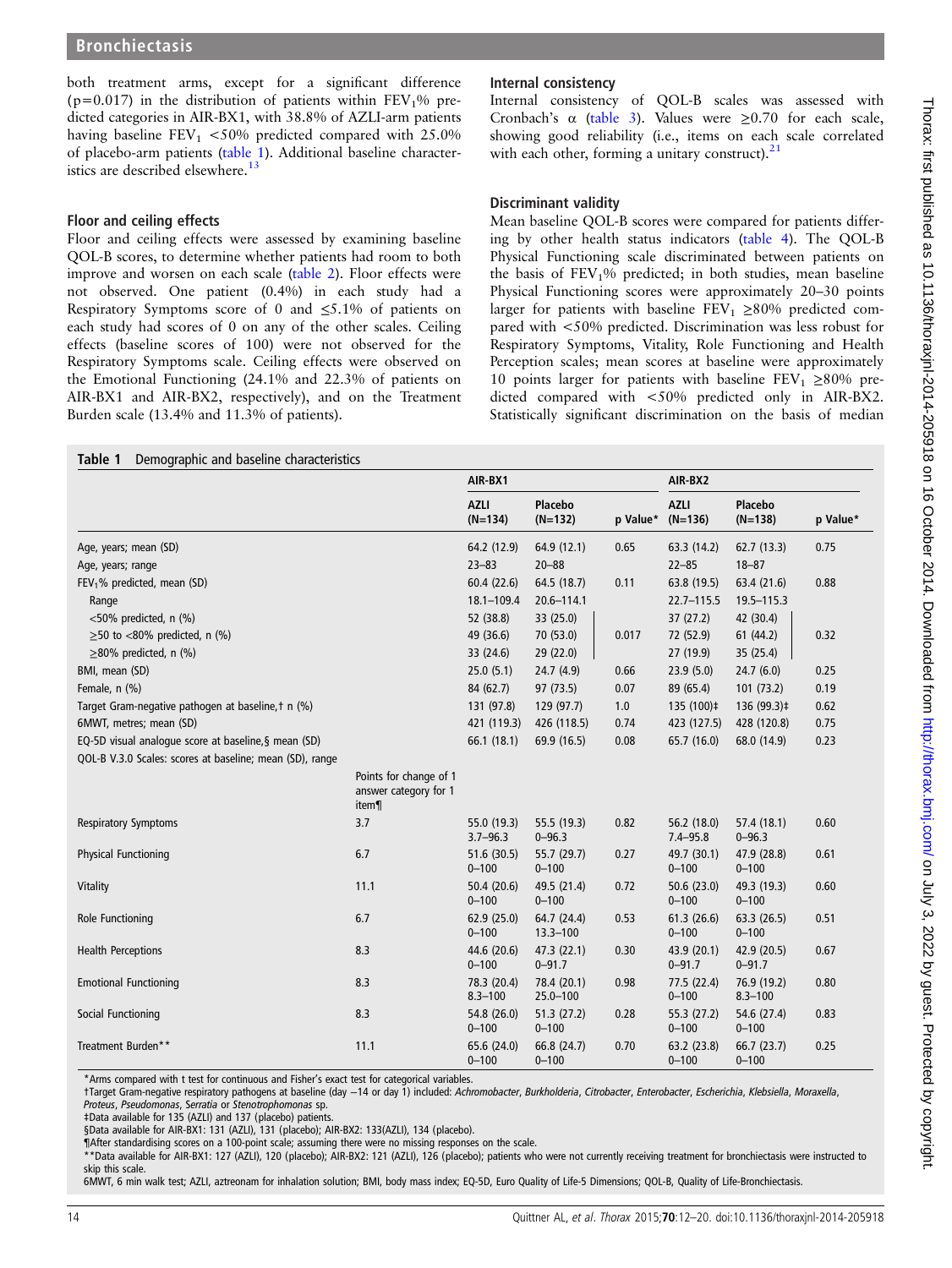### <span id="page-3-0"></span>Table 2 Floor and ceiling effects: QOL-B scores at baseline

|                              | AIR-BX1 (N=266)                          |                                              | AIR-BX2 (N=274)                               |                                              |  |  |
|------------------------------|------------------------------------------|----------------------------------------------|-----------------------------------------------|----------------------------------------------|--|--|
| QOL-B V.3.0 scale            | Floor effects*<br>$(score=0)$<br>$n$ (%) | Ceiling effects*<br>$(score=100)$<br>$n$ (%) | <b>Floor effects*</b><br>(score=0)<br>$n$ (%) | Ceiling effects*<br>$(score=100)$<br>$n$ (%) |  |  |
| <b>Respiratory Symptoms</b>  | 1(0.4)                                   | 0(0)                                         | 1(0.4)                                        | 0(0)                                         |  |  |
| <b>Physical Functioning</b>  | 8(3.0)                                   | 21(7.9)                                      | 12(4.4)                                       | 16(5.8)                                      |  |  |
| Vitality                     | 8(3.0)                                   | 5(1.9)                                       | 7(2.6)                                        | 4(1.5)                                       |  |  |
| Role Functioning             | 1(0.4)                                   | 21(7.9)                                      | 4(1.5)                                        | 20(7.3)                                      |  |  |
| <b>Health Perceptions</b>    | 3(1.1)                                   | 1(0.4)                                       | 4(1.5)                                        | 0(0)                                         |  |  |
| <b>Emotional Functioning</b> | 0(0)                                     | 64 (24.1)                                    | 1(0.4)                                        | 61(22.3)                                     |  |  |
| Social Functioning           | 10(3.8)                                  | 11(4.1)                                      | 14(5.1)                                       | 9(3.3)                                       |  |  |
| <b>Treatment Burdent</b>     | 2(0.8)                                   | 33 (13.4)                                    | 3(1.2)                                        | 28 (11.3)                                    |  |  |

\*QOL-B responses at baseline (day 0) were used for the analyses included in this table.

†Patients who were not receiving treatment for bronchiectasis were instructed to skip the Treatment Burden scale; analyses presented in this table used responses from 247 patients in AIR-BX1 and 247 patients in AIR-BX2 and percentages were calculated using these numbers as denominators.

QOL-B, Quality of Life-Bronchiectasis.

baseline 6MWT results was observed in both studies for Physical Functioning, Vitality, Role Functioning and Health Perception scores, and only in AIR-BX2 for Respiratory Symptoms and Emotional Functioning scores. Some of the statistically significant differences observed for  $6MWT$  categories ( $p < 0.05$ ) were smaller than the MID values for these scales (see [table 7\)](#page-6-0) and thus were not considered clinically meaningful.

### Convergent validity

Correlations between baseline QOL-B scores and other health status indicators are summarised [\(table 5](#page-5-0)). Moderate correlations were observed for baseline QOL-B Physical Functioning scores (AIR-BX2 only) and baseline  $FEV<sub>1</sub>%$  predicted, with weak or no correlations observed for other baseline QOL-B scores and FEV1% predicted. Moderate correlations were observed for Physical Functioning and Role Functioning scores and 6MWT results, with weak or no correlations observed for other scales. Moderate to strong correlations were observed between baseline QOL-B scores and most baseline EQ-5D VAS scores.

### Test–retest reliability

QOL-B test–retest reliability was assessed by ICC values ([table 6](#page-5-0)). Values were  $\geq 0.70$  for each scale, indicating good score reproducibility over the  $14$ -day interval.<sup>[22](#page-8-0)</sup>

| Table 3                                                                                     |                      | Internal consistency of QOL-B scales |                      |                     |
|---------------------------------------------------------------------------------------------|----------------------|--------------------------------------|----------------------|---------------------|
|                                                                                             | AIR-BX1<br>$(N=266)$ |                                      | AIR-BX2<br>$(N=274)$ |                     |
| QOL-B V.3.0 scale                                                                           | n*                   | Cronbach's $\alpha$                  | n*                   | Cronbach's $\alpha$ |
| <b>Respiratory Symptoms</b>                                                                 | 246                  | 0.84                                 | 254                  | 0.79                |
| <b>Physical Functioning</b>                                                                 | 260                  | 0.92                                 | 267                  | 0.91                |
| Vitality                                                                                    | 264                  | 0.77                                 | 271                  | 0.70                |
| Role Functioning                                                                            | 253                  | 0.83                                 | 255                  | 0.86                |
| <b>Health Perceptions</b>                                                                   | 260                  | 0.79                                 | 265                  | 0.75                |
| <b>Emotional Functioning</b>                                                                | 262                  | 0.84                                 | 269                  | 0.82                |
| Social Functioning                                                                          | 253                  | 0.78                                 | 259                  | 0.76                |
| <b>Treatment Burdent</b>                                                                    | 233                  | 0.79                                 | 232                  | 0.77                |
| *QOL-B responses at baseline (day 0) were used for the analyses presented in this<br>table. |                      |                                      |                      |                     |

table. †Patients who were not receiving treatment for bronchiectasis were instructed to skip the Treatment Burden scale.

QOL-B, Quality of Life-Bronchiectasis.

### MID values

Changes from baseline QOL-B scores at day 14 were categorised by GRCQ responses. QOL-B scores were grouped for patients whose GRCQ scores indicated 'no change' or 'minimal,' 'moderate' or 'large change' from baseline to day 14. Each change from baseline category included improving and worsening scores. Data for the Respiratory Symptoms scale are presented (see online supplementary table S1). Mean change on the QOL-B scale for patients in the 'minimal change' GRCQ category was the anchor-based MID; values for the Respiratory Symptoms scale were 6.7 (AIR-BX1) and 11.4 (AIR-BX2) points ([table 7\)](#page-6-0). MIDs derived from 1/2 SD of baseline scores were 8.0 (AIR-BX1) and 7.7 (AIR-BX2) points for the Respiratory Symptoms scale and values derived from the SEM of baseline scores were 7.7 (AIR-BX1) and 8.2 (AIR-BX2) points. Averaging these 6 MID estimates generated a final MID of 8.0 points for the Respiratory Symptoms scale.

### Responsivity to treatment or change in health status

Clinically significant changes from baseline QOL-B Respiratory Symptoms scores were not observed after 14 days of AZLI or placebo treatment, because none of the mean changes exceeded the 8.0 point MID (see online supplementary table S2). Changes in  $FEV<sub>1</sub>$  and  $6MWT$  were also comparable between arms, as were changes on other QOL-B scales. In contrast, larger decreases from baseline sputum bacterial density after treatment were observed for the AZLI arm compared with placebo.

Because AZLI did not show clinically significant efficacy in the two phase III trials, an exploratory analysis was performed using change from baseline QOL-B Respiratory Symptoms scores for patients with a protocol-defined exacerbation reported at a study visit at which the QOL-B was also administered. These exacerbations occurred 6 days to approximately 4 months after baseline. Mean (SD) change from baseline QOL-B Respiratory Symptoms score was −14.2 (16.5) points for the 30 AZLI-treated patients with a protocol-defined exacerbation recorded at a study visit for which QOL-B scores were available (range: −50.5 to +18.5 points; fi[gure 1A](#page-7-0)). Mean (SD) change from baseline was −14.0 (16.7) points for the corresponding 30 placebo-treated patients (range: −66.7 to +11.1 points; fi[gure 1B](#page-7-0)). These mean values both exceeded the −8.0-point MID and were thus considered to represent clinically relevant worsening of respiratory symptoms in these study populations.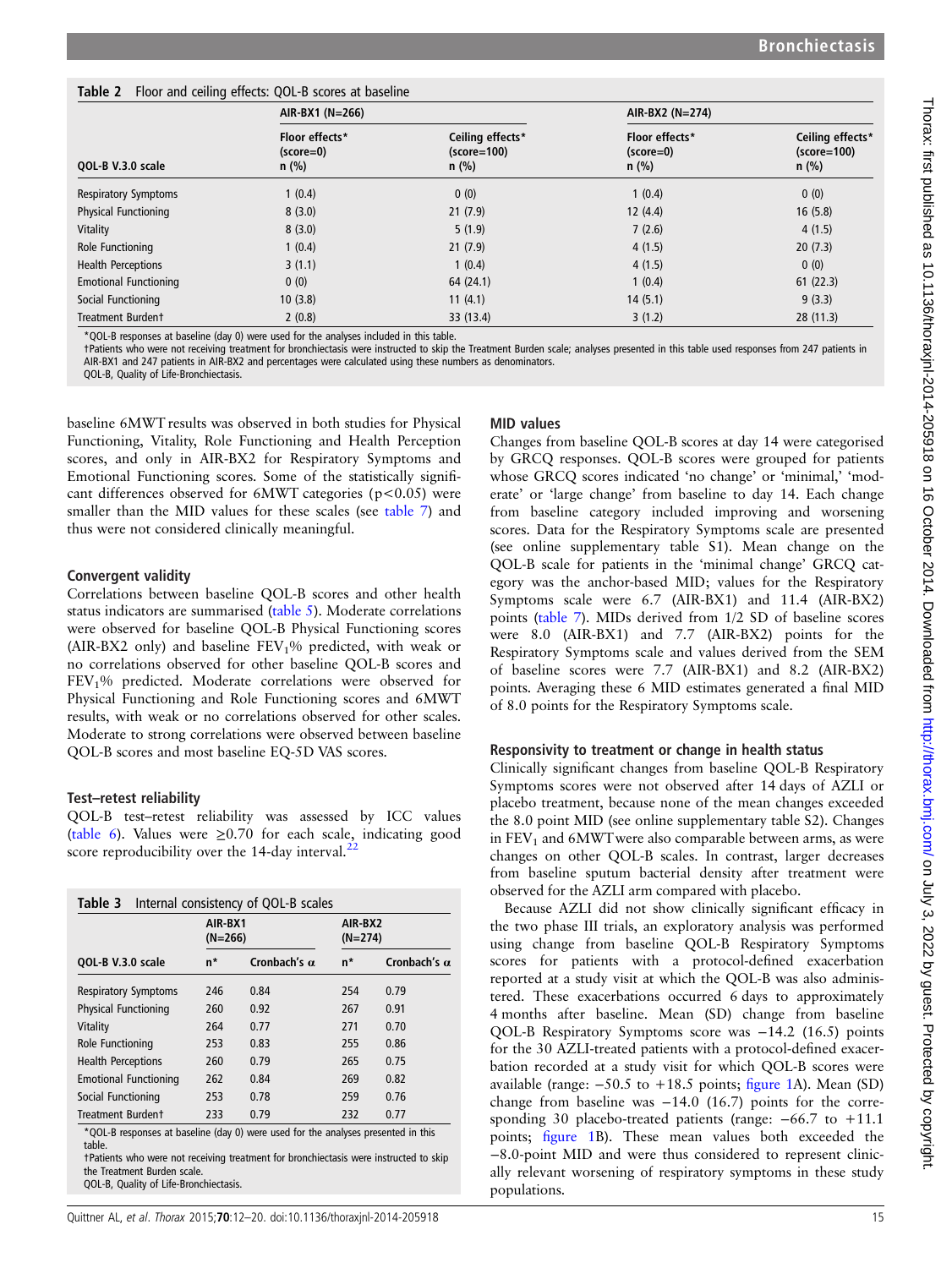### <span id="page-4-0"></span>Table 4 Discrimination of QOL-B scores by other indices of health status

|                             | AIR-BX1                        |                                                                                |                                  |          | AIR-BX2                          |                                          |                                  |          |  |  |  |
|-----------------------------|--------------------------------|--------------------------------------------------------------------------------|----------------------------------|----------|----------------------------------|------------------------------------------|----------------------------------|----------|--|--|--|
|                             |                                | Mean (SD) QOL-B scores at baseline for patients with baseline FEV <sub>1</sub> |                                  |          |                                  |                                          |                                  |          |  |  |  |
| QOL-B scale                 | < 50%<br>predicted<br>$(N=85)$ | $>50$ to $<80\%$<br>predicted (N=119)                                          | $>80\%$<br>predicted<br>$(N=62)$ | p Value* | $<$ 50%<br>predicted<br>$(N=79)$ | $>50$ to $< 80\%$<br>predicted $(N=133)$ | $>80\%$<br>predicted<br>$(N=62)$ | p Value* |  |  |  |
| Respiratory<br>Symptoms     | 53.4 (18.7)                    | 54.8 (19.3)                                                                    | 58.5 (19.9)                      | 0.27     | 51.7(17.5)                       | 57.6 (18.3)                              | 61.6(16.7)                       | 0.004    |  |  |  |
| Physical<br>Functioning     | 44.9 (30.6)                    | 54.1 (28.6)                                                                    | 64.8 (28.9)                      | < 0.001  | 35.5 (25.0)                      | 49.6 (29.0)                              | 63.8(28.0)                       | < 0.001  |  |  |  |
| Vitality                    | 51.2 (19.7)                    | 49.0 (21.9)                                                                    | 50.1(21.0)                       | 0.77     | 47.0 (20.1)                      | 49.1 (21.5)                              | 55.5(21.1)                       | 0.050    |  |  |  |
| Role<br>Functioning         | 63.7(25.1)                     | 62.8(23.7)                                                                     | 65.8 (26.2)                      | 0.74     | 54.5 (26.8)                      | 64.4 (25.5)                              | 67.9(26.3)                       | 0.005    |  |  |  |
| Health<br>Perceptions       | 44.7 (20.8)                    | 45.5 (21.1)                                                                    | 48.6 (22.6)                      | 0.52     | 40.4 (18.8)                      | 42.5 (21.4)                              | 49.1 (18.7)                      | 0.030    |  |  |  |
| Emotional<br>Functioning    | 79.0 (21.0)                    | 78.5 (19.9)                                                                    | 77.3(20.1)                       | 0.88     | 76.2(21.1)                       | 77.2 (21.4)                              | 78.4 (19.5)                      | 0.82     |  |  |  |
| Social<br>Functioning       | 57.1 (25.4)                    | 50.5(26.6)                                                                     | 52.4 (28.0)                      | 0.22     | 53.3 (28.1)                      | 55.1 (27.9)                              | 56.6(25.0)                       | 0.77     |  |  |  |
| Treatment<br><b>Burdent</b> | 65.0 (24.6)                    | 68.5 (24.4)                                                                    | 63.1(23.6)                       | 0.36     | 62.6(23.5)                       | 67.2(23.3)                               | 63.0 (24.9)                      | 0.34     |  |  |  |

|                              | AIR-BX1                           | AIR-BX2                                                             |          |                            |                            |             |  |  |  |  |
|------------------------------|-----------------------------------|---------------------------------------------------------------------|----------|----------------------------|----------------------------|-------------|--|--|--|--|
|                              |                                   | Mean (SD) QOL-B scores at baseline for patients with baseline 6MWT: |          |                            |                            |             |  |  |  |  |
| QOL-B scale                  | <b>Below median‡</b><br>$(N=128)$ | Above median‡<br>$(N=138)$                                          | p Value* | Below median‡<br>$(N=138)$ | Above median‡<br>$(N=136)$ | p Value*    |  |  |  |  |
| <b>Respiratory Symptoms</b>  | 53.6 (19.7)                       | 56.7 (18.8)                                                         | 0.20     | 52.8 (18.7)                | 60.7(16.5)                 | $< 0.001$ § |  |  |  |  |
| <b>Physical Functioning</b>  | 42.0(29.7)                        | 64.5 (26.2)                                                         | < 0.001  | 37.5(26.4)                 | 59.9 (28.0)                | < 0.001     |  |  |  |  |
| Vitality                     | 46.1 (20.5)                       | 53.5(20.9)                                                          | 0.004    | 44.9 (19.2)                | 55.0 (21.9)                | < 0.001     |  |  |  |  |
| Role Functioning             | 57.9(25.0)                        | 69.2(23.2)                                                          | < 0.001  | 54.8 (26.4)                | 69.7 (24.5)                | < 0.001     |  |  |  |  |
| <b>Health Perceptions</b>    | 42.1(20.7)                        | 49.6 (21.3)                                                         | 0.004    | 40.2 (19.6)                | 46.5(20.5)                 | 0.009       |  |  |  |  |
| <b>Emotional Functioning</b> | 77.5 (20.5)                       | 79.2 (20.0)                                                         | 0.49     | 74.3 (21.5)                | 80.0 (19.9)                | $0.024$ §   |  |  |  |  |
| Social Functioning           | 52.1(27.7)                        | 53.9(25.7)                                                          | 0.58     | 53.8 (28.1)                | 56.0(26.5)                 | 0.52        |  |  |  |  |
| Treatment Burden¶            | 64.5 (24.3)                       | 67.8 (24.3)                                                         | 0.29     | 65.2 (24.7)                | 64.7 (22.9)                | 0.87        |  |  |  |  |

\*p Value is from an ANOVA model with the FEV1% predicted or 6MWT category as a fixed effect. Note: patients were not randomised by these categories at baseline. †Patients who were not receiving treatment for bronchiectasis were instructed to skip the Treatment Burden scale; data available for 82, 112 and 53 patients in AIR-BX1 and 73, 122 and 52 patients in AIR-BX2.

‡Median 6MWT was 427 metres (range 61–761) for AIR-BX1 and 436 metres (range 18–704) for AIR-BX2.

§The difference between responses below and above the median baseline 6MWT was statistically significant (p<0.05) but was less than the MID for that scale ([table 7](#page-6-0)) and thus was not considered clinically significant.

¶Patients who were not receiving treatment for bronchiectasis were instructed to skip the Treatment Burden scale; data available for 126 and 121 patients in AIR-BX1 and 125 and 122 patients in AIR-BX2.

6MWT, 6 min walk test; MID, minimal important difference; QOL-B, Quality of Life-Bronchiectasis; ANOVA, analysis of variance.

### **DISCUSSION**

Results of psychometric analyses of QOL-B V.3.0 data from 542 patients in two placebo-controlled AZLI trials support psychometric analyses reported for a preliminary version of the QOL-B (V.2.0), which included data from 89 patients in an open-label AZLI study.<sup>[10](#page-7-0)</sup> For QOL-B V.3.0, adequate internal consistency and test–retest reliability were demonstrated for all 8 scales. For the Respiratory Symptom scale, the primary endpoint of the two phase III trials, floor and ceiling effects were not observed. Analyses of discriminant validity on the basis of baseline FEV1% predicted values indicated that mean baseline Respiratory Symptoms scores were approximately 10 points larger (indicating fewer symptoms) for AIR-BX2 patients with baseline FEV<sub>1</sub>  $\geq$ 80% predicted compared with <50% predicted, but no statistically significant discrimination was observed in AIR-BX1. As was observed in the previous validation study of QOL-B V.2.0, $^{10}$  $^{10}$  $^{10}$  the Physical Functioning scale discriminated well between levels of disease severity based on lung function measurements, with a statistically significant

≥20-point spread for patients differing by baseline lung function. This discriminant validity, both the ∼10-point spread in Respiratory Symptoms scores for AIR-BX2 and the  $\geq$ 20-point spread in Physical Functioning scores for both studies, is larger than the corresponding MID values (8 and 10 points, respectively) and thus are also considered clinically meaningful. However, the lack of consistent significant discrimination for QOL-B Respiratory Symptoms scores and FEV1% predicted agrees with results from prior studies, in which  $FEV<sub>1</sub>$  was not strongly associated with decreases in airway bacteria after treat-ment or with better health status.<sup>[8](#page-7-0)</sup> 26 <sup>27</sup>

In the absence of demonstrable efficacy in the two phase III trials, responsivity to treatment was assessed for the QOL-B Respiratory Symptoms scale by examining mean changes from baseline for patients with a protocol-defined pulmonary exacerbation at a study visit at which the QOL-B had been administered. Mean scores decreased 14.2 and 14.0 points from baseline for AZLI-treated and placebo-treated patients with exacerbations, respectively, indicating that the patients'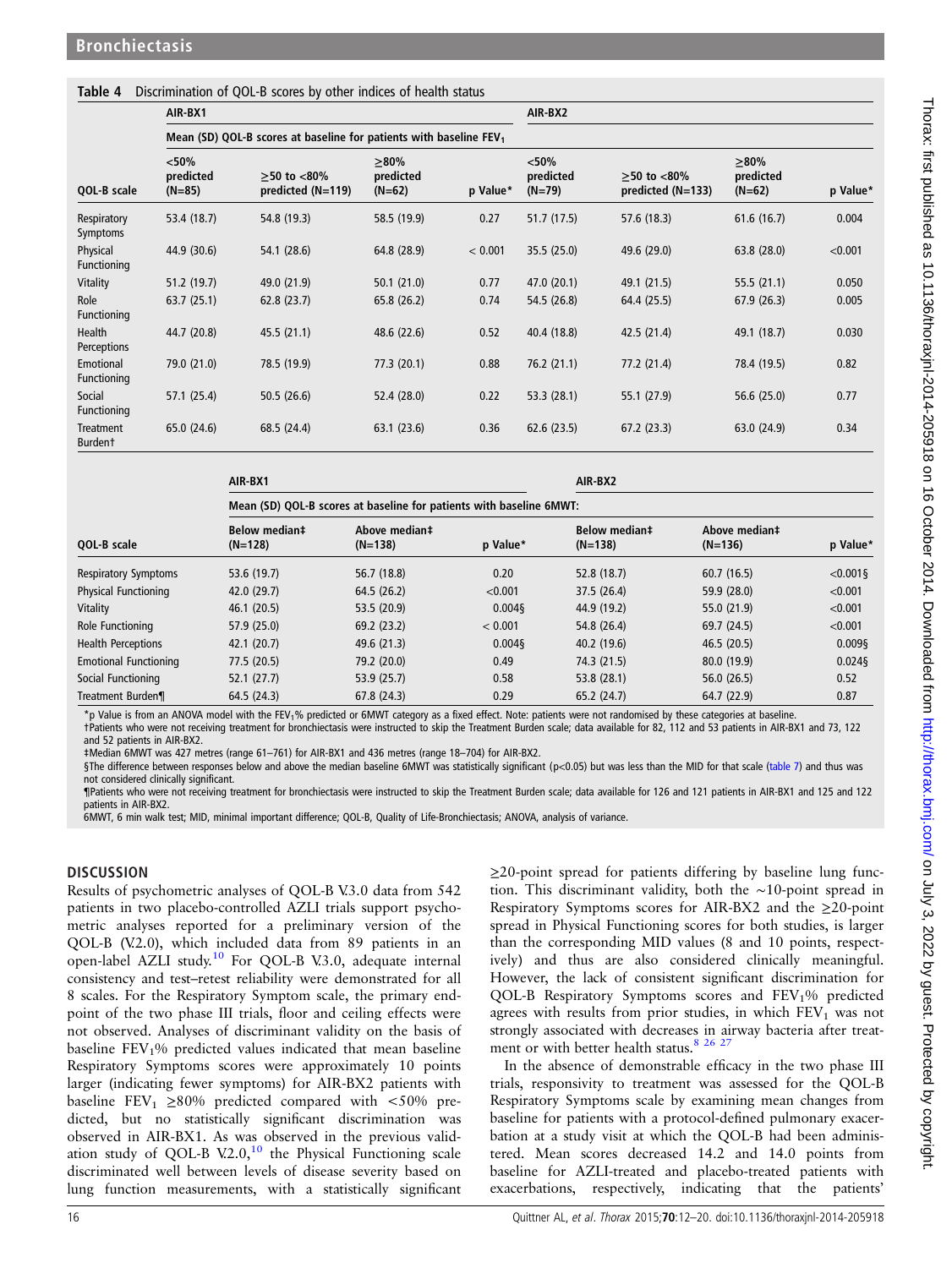|                              | Correlations of baseline scores on QOL-B scales with other measures of health status |                      |                      |                      |                      |                      |  |  |
|------------------------------|--------------------------------------------------------------------------------------|----------------------|----------------------|----------------------|----------------------|----------------------|--|--|
|                              | $FEV1%$ predicted                                                                    |                      | 6MWT                 |                      | EQ-5D VAS            |                      |  |  |
| QOL-B scale                  | AIR-BX1<br>$(N=266)$                                                                 | AIR-BX2<br>$(N=274)$ | AIR-BX1<br>$(N=266)$ | AIR-BX2<br>$(N=274)$ | AIR-BX1<br>$(N=266)$ | AIR-BX2<br>$(N=274)$ |  |  |
| <b>Respiratory Symptoms</b>  |                                                                                      |                      |                      |                      |                      |                      |  |  |
|                              | 0.118                                                                                | 0.185                | 0.170                | 0.268                | 0.512                | 0.519                |  |  |
|                              | $(n=266)$                                                                            | $(n=274)$            | $(n=266)$            | $(n=274)$            | $(n=262)$            | $(n=267)$            |  |  |
|                              | $p=0.054$                                                                            | $p=0.002$            | $p=0.005$            | p<0.001              | p<0.001              | p<0.001              |  |  |
| <b>Physical Functioning</b>  |                                                                                      |                      |                      |                      |                      |                      |  |  |
|                              | 0.273                                                                                | 0.364                | 0.526                | 0.472                | 0.568                | 0.633                |  |  |
|                              | $(n=266)$                                                                            | $(n=274)$            | $(n=266)$            | $(n=274)$            | $(n=262)$            | $(n=267)$            |  |  |
|                              | p<0.001                                                                              | p<0.001              | p<0.001              | p<0.001              | p<0.001              | p<0.001              |  |  |
| Vitality                     |                                                                                      |                      |                      |                      |                      |                      |  |  |
|                              | 0.011                                                                                | 0.115                | 0.294                | 0.267                | 0.546                | 0.631                |  |  |
|                              | $(n=266)$                                                                            | $(n=274)$            | $(n=266)$            | $(n=274)$            | $(n=262)$            | $(n=267)$            |  |  |
|                              | $p=0.86$                                                                             | $p=0.06$             | p<0.001              | p<0.001              | p<0.001              | p<0.001              |  |  |
| Role Functioning             |                                                                                      |                      |                      |                      |                      |                      |  |  |
|                              | 0.075                                                                                | 0.218                | 0.364                | 0.347                | 0.621                | 0.663                |  |  |
|                              | $(n=266)$                                                                            | $(n=274)$            | $(n=266)$            | $(n=274)$            | $(n=262)$            | $(n=267)$            |  |  |
|                              | $p=0.22$                                                                             | p<0.001              | p<0.001              | p<0.001              | p<0.001              | p<0.001              |  |  |
| <b>Health Perceptions</b>    |                                                                                      |                      |                      |                      |                      |                      |  |  |
|                              | 0.090                                                                                | 0.145                | 0.279                | 0.195                | 0.662                | 0.640                |  |  |
|                              | $(n=266)$                                                                            | $(n=274)$            | $(n=266)$            | $(n=274)$            | $(n=262)$            | $(n=267)$            |  |  |
|                              | $p=0.14$                                                                             | $p=0.016$            | p<0.001              | $p=0.001$            | p<0.001              | p<0.001              |  |  |
| <b>Emotional Functioning</b> |                                                                                      |                      |                      |                      |                      |                      |  |  |
|                              | $-0.019$                                                                             | 0.050                | 0.128                | 0.153                | 0.294                | 0.432                |  |  |
|                              | $(n=266)$                                                                            | $(n=274)$            | $(n=266)$            | $(n=274)$            | $(n=262)$            | $(n=267)$            |  |  |
|                              | $p=0.75$                                                                             | $p=0.41$             | $p=0.036$            | $p=0.011$            | p<0.001              | p<0.001              |  |  |
| Social Functioning           |                                                                                      |                      |                      |                      |                      |                      |  |  |
|                              | $-0.062$                                                                             | 0.033                | 0.107                | 0.097                | 0.376                | 0.378                |  |  |
|                              | $(n=266)$                                                                            | $(n=274)$            | $(n=266)$            | $(n=274)$            | $(n=262)$            | $(n=267)$            |  |  |
|                              | $p=0.31$                                                                             | $p=0.59$             | $p=0.08$             | $p=0.11$             | p<0.001              | p<0.001              |  |  |
| Treatment Burden*            |                                                                                      |                      |                      |                      |                      |                      |  |  |
|                              | 0.004                                                                                | 0.061                | 0.154                | $-0.011$             | 0.463                | 0.331                |  |  |
|                              | $(n=247)$                                                                            | $(n=247)$            | $(n=247)$            | $(n=247)$            | $(n=244)$            | $(n=241)$            |  |  |
|                              | $p=0.95$                                                                             | $p=0.34$             | $p=0.016$            | $p=0.86$             | p<0.001              | p<0.001              |  |  |

<span id="page-5-0"></span>Table 5 Convergent validity: correlation between baseline QOL-B scores and other measures of health status

Spearman's correlation coefficients are presented.

\*Patients who were not receiving treatment for bronchiectasis were instructed to skip the Treatment Burden scale; analyses presented in this table used responses from 247 patients in AIR-BX1 and 247 patients in AIR-BX2.

6MWT, 6 min walk test; EQ-5D, Euro Quality of Life-5 Dimensions; QOL-B, Quality of Life-Bronchiectasis; VAS, visual analogue scale.

worsening respiratory symptoms were reflected in changes in mean QOL-B Respiratory Symptoms scores.

For each scale, MID estimates from two distribution-based methods and one anchor-based method (using the GRCQ as an anchor) were averaged to determine the final MID. The anchorbased MID estimates showed more variation between studies than was observed for the distribution-based estimates, and some anchor-based estimates also differed substantially from the

|  | Table 6 Test-retest reliability: intraclass correlation coefficients between screening (day 14) and baseline (day 0) for QOL-B scores |  |  |  |
|--|---------------------------------------------------------------------------------------------------------------------------------------|--|--|--|
|--|---------------------------------------------------------------------------------------------------------------------------------------|--|--|--|

|                              | AIR-BX1 (N=266) |                                    | AIR-BX2 (N=274) |                                    |  |  |
|------------------------------|-----------------|------------------------------------|-----------------|------------------------------------|--|--|
| QOL-B V.3.0 scale            | $n^*$           | Intraclass correlation coefficient | $n^*$           | Intraclass correlation coefficient |  |  |
| <b>Respiratory Symptoms</b>  | 266             | 0.85                               | 268             | 0.82                               |  |  |
| <b>Physical Functioning</b>  | 266             | 0.84                               | 273             | 0.86                               |  |  |
| Vitality                     | 266             | 0.72                               | 273             | 0.76                               |  |  |
| Role Functioning             | 265             | 0.87                               | 270             | 0.86                               |  |  |
| <b>Health Perceptions</b>    | 266             | 0.79                               | 272             | 0.74                               |  |  |
| <b>Emotional Functioning</b> | 266             | 0.79                               | 273             | 0.80                               |  |  |
| Social Functioning           | 266             | 0.77                               | 270             | 0.84                               |  |  |
| Treatment Burdent            | 222             | 0.78                               | 220             | 0.74                               |  |  |

\*Intraclass correlation coefficients were determined from screening and baseline measurements, both of which occurred before AZLI/placebo treatments. Analyses included patients for whom the specified QOL-B scale measurements were available at both screening and baseline.

†Patients who were not receiving treatment for bronchiectasis were instructed to skip the Treatment Burden scale.

QOL-B, Quality of Life-Bronchiectasis.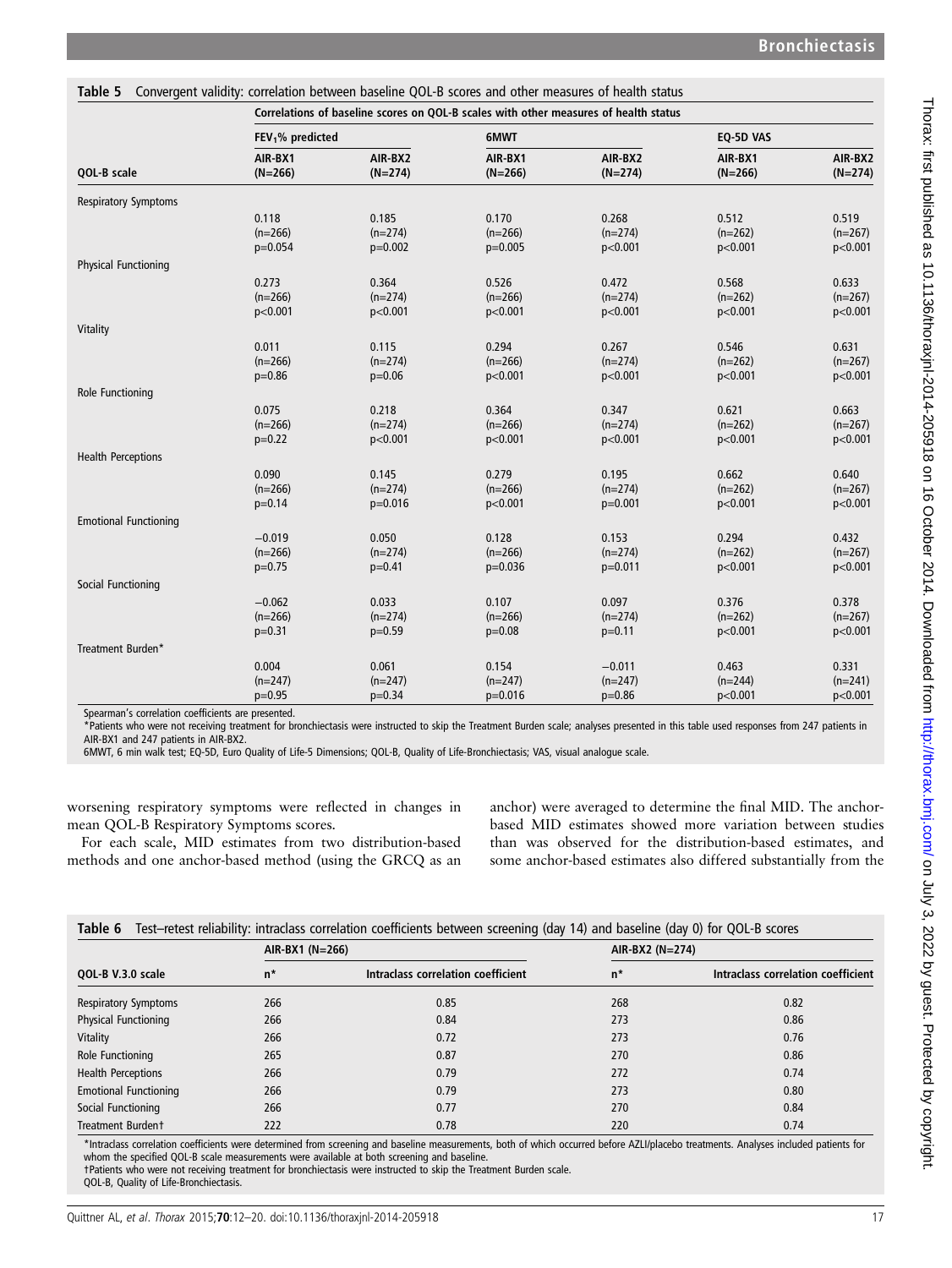<span id="page-6-0"></span>

|  | <b>Table 7</b> MID Estimates for the QOL-B scales |
|--|---------------------------------------------------|
|--|---------------------------------------------------|

|                                                | AIR-BX1    |     | AIR-BX2    | Final |         |
|------------------------------------------------|------------|-----|------------|-------|---------|
| QOL-B V.3.0 scale and method of estimating MID | <b>MID</b> | n   | <b>MID</b> | n     | MID*    |
| <b>Respiratory Symptoms</b>                    |            |     |            |       | 8.0     |
| Anchor-basedt                                  | 6.7        | 56  | 11.4       | 77    |         |
| $1/2$ SD $\ddagger$                            | 8.0        | 266 | 7.7        | 274   |         |
| SEMS                                           | 7.7        | 266 | 8.2        | 274   |         |
| <b>Physical Functioning</b>                    |            |     |            |       | 10.0    |
| Anchor-basedt                                  | 8.7        | 61  | 11.3       | 53    |         |
| $1/2$ SD‡                                      | 10.1       | 266 | 9.9        | 274   |         |
| <b>SEM§</b>                                    | 8.4        | 266 | 8.6        | 274   |         |
| Vitality                                       |            |     |            |       | 10.0    |
| Anchor-basedt                                  | 11.9       | 49  | 8.9        | 51    |         |
| $1/2$ SD‡                                      | 9.5        | 266 | 9.4        | 274   |         |
| <b>SEM§</b>                                    | 10.0       | 266 | 11.6       | 274   |         |
| Role Functioning                               |            |     |            |       | $8.0\,$ |
| Anchor-basedt                                  | 11.8       | 49  | 0.0        | 34    |         |
| $1/2$ SD‡                                      | 8.6        | 266 | 8.2        | 274   |         |
| SEM§                                           | 10.0       | 266 | 10.1       | 274   |         |
| <b>Health Perceptions</b>                      |            |     |            |       | 8.0     |
| Anchor-basedt                                  | 7.6        | 50  | 3.6        | 58    |         |
| $1/2$ SD‡                                      | 8.2        | 266 | 7.9        | 274   |         |
| SEMS                                           | 9.8        | 266 | 10.1       | 274   |         |
| <b>Emotional Functioning</b>                   |            |     |            |       | $7.0\,$ |
| Anchor-basedt                                  | 5.1        | 44  | 4.6        | 40    |         |
| $1/2$ SD‡                                      | 7.1        | 266 | $6.8\,$    | 274   |         |
| <b>SEM§</b>                                    | 8.2        | 266 | 8.8        | 274   |         |
| Social Functioning                             |            |     |            |       | 9.0     |
| Anchor-basedt                                  | 10.3       | 37  | 2.0        | 33    |         |
| $1/2$ SD‡                                      | 7.8        | 266 | 7.3        | 274   |         |
| SEM§                                           | 12.6       | 266 | 13.3       | 274   |         |
| <b>Treatment Burden</b>                        |            |     |            |       | $9.0\,$ |
| Anchor-basedt                                  | 6.9        | 37  | 5.9        | 45    |         |
| $1/2$ SD‡                                      | 9.8        | 247 | 10.0       | 232   |         |
| SEM§                                           | 11.3       | 247 | 11.6       | 232   |         |

\*Final MIDs were the average of the 6 MID values obtained for each scale, rounded to the nearest integer.

†Anchor-based MID=mean change from baseline QOL-B score at day 14 for patients with minimal change on the corresponding GRCQ (>0.5 to 1.5 improvement or worsening of scores on -3 to 3 scale).

‡1/2 SD of mean change from baseline QOL-B score at day 14.

§SEM for baseline scores; SEM=SD $\sqrt{(1-\alpha)}$ , with SD of mean baseline score and α=Cronbach's α.

GRCQ, Global Rating of Change Questionnaire; MID, minimal important difference; QOL-B, Quality of Life-Bronchiectasis; SEM, SE of measurement.

distribution-based estimates. These findings illustrate the complexity of determining MIDs using an anchor-based method and suggest that the final MIDs for scales with large differences (e.g, Role or Social Functioning) should be used with caution.

Each QOL-B item had 4 possible answer categories; e.g., the item 'Have you been coughing during the day' could be answered by selecting 'a lot,' 'a moderate amount,' 'a little' or 'not at all.' A change of one answer category for any of the nine items on the Respiratory Symptoms scale corresponded to 3.7 points; e.g., changing from 'a lot' to a 'moderate amount' of coughing during the day increased the Respiratory Symptoms score by 3.7 points. Thus, meeting the 8.0-point MID required an average overall improvement or worsening of 2.2 answer categories. The MID for the Physical Functioning scale was 10.0 points. Because a change of 1 answer category for any of 5 items on this scale corresponded to 6.7 points, meeting the Physical Functioning scale MID required an average overall improvement or worsening of 1.5 answer categories. For a group of patients to meet the MID for the other 6 scales required an average overall improvement or worsening of from 0.8 to 1.2 answer categories.

Limitations of other PRO or HRQoL measures that have been used in this patient population include minimal coverage of respiratory symptoms (Leicester Cough Questionnaire<sup>21</sup>) Chronic Respiratory Questionnaire<sup>[29](#page-8-0)</sup> (CRQ)), lengthy or variable recall intervals  $(SGRQ^{30})$  $(SGRQ^{30})$  $(SGRQ^{30})$  and substantial response burden (some SGRQ and CRQ forms). The QOL-B is the first PRO for non-CF bronchiectasis developed according to the FDA guidance.<sup>[12](#page-7-0)</sup>

Some minor limitations to the QOL-B emerged from these analyses. In this study population, approximately one quarter of the patients had baseline scores of 100 on the Emotional Functioning scale, indicating that it would not be well suited to monitor improvements from baseline in a comparable study population. The discrepancies in MID values obtained by the different methods for some of the scales also suggest that MIDs should be reassessed in each population of patients in which this measure is used; this conclusion is in line with literature recommendations for using MID values. $31$  The lack of improvement on the QOL-B Respiratory Symptoms scale after treatment with AZLI is not considered a limitation of the measure, but more likely reflects the lack of clinical benefit of this treatment in this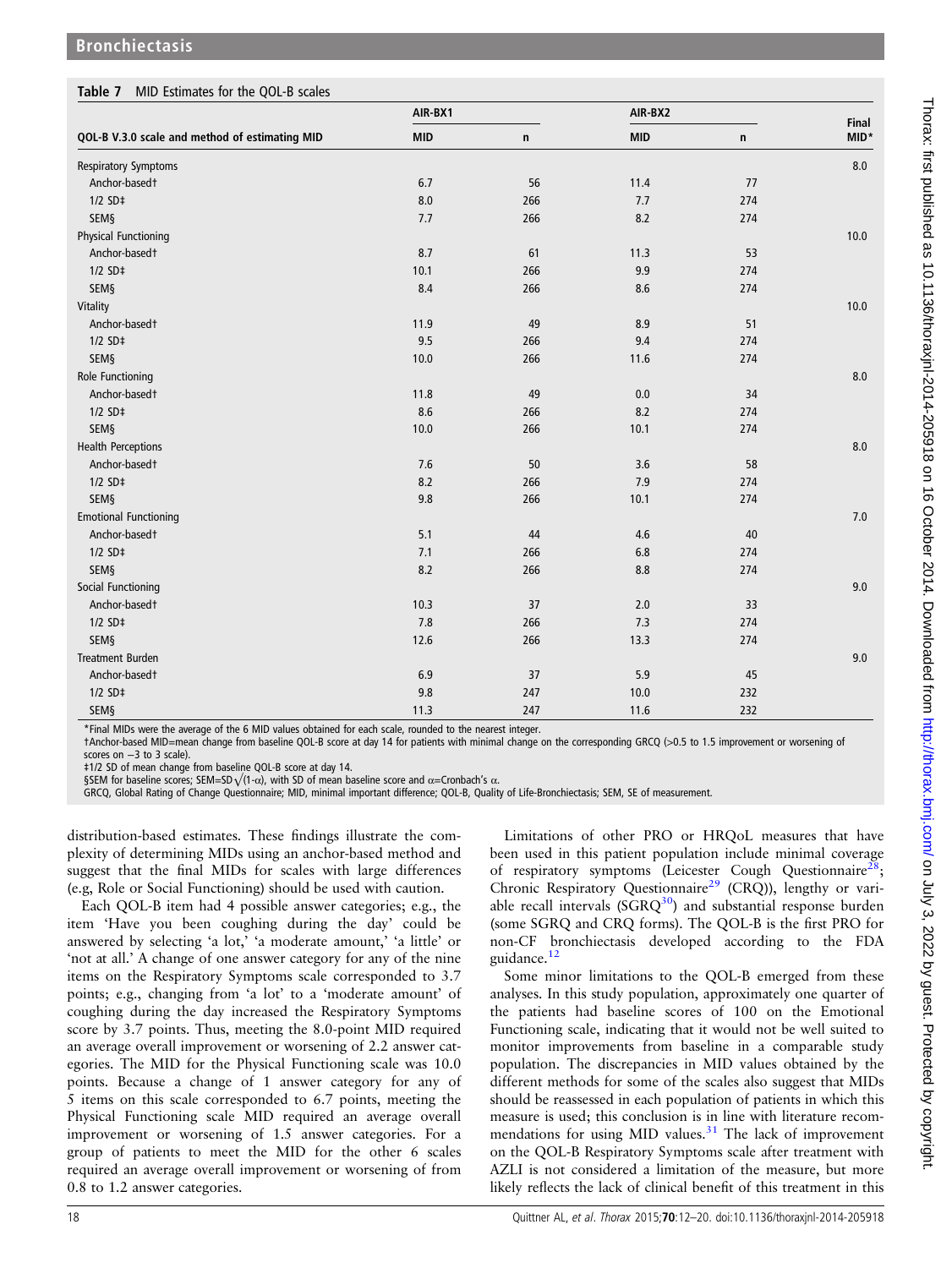<span id="page-7-0"></span>Figure 1 Change from baseline Quality of Life-Bronchiectasis (QOL-B) Respiratory Symptoms scores on the day of a protocol-defined exacerbation. A, AZLI-treated patients (n=30). B, Placebo-treated patients (n=30). Analysis included patients with QOL-B scores at baseline and at a study visit at which treatment was initiated with intravenous, inhaled, intramuscular or oral antibiotics for a protocol-defined exacerbation.



patient population.13 The analysis showing responsivity of the measure to protocol-defined exacerbations was exploratory in nature; it included only 60 of the 154 patients who had such exacerbations and did not take into account other changes in health status or QOL-B scores that may have occurred between baseline and the day of the exacerbation.

In conclusion, the QOL-B is a disease-specific questionnaire that measures symptoms, functioning and HRQoL relevant to patients with non-CF bronchiectasis. Content validity, reliability and responsivity have been established in a series of cognitive testing and interview studies and have been confirmed by the results of this final validation study. The QOL-B measure has been translated into more than 38 languages and is freely available[20](#page-8-0) for use in clinical trials and routine clinical practice.

### Author affiliations <sup>1</sup>

<sup>1</sup>Department of Psychology & Pediatrics, University of Miami, and Behavioral Health Sciences Research, Coral Gables, Florida, USA

<sup>2</sup> Division of Pulmonary, Critical Care & Sleep Medicine, Department of Medicine, Georgetown University, Washington, District of Columbia, USA

<sup>3</sup> Division of Pulmonary, Allergy, Critical Care and Sleep Medicine, Department of Medicine, University of Miami, Miami, Florida, USA

4 Gilead Sciences Inc., Seattle, Washington, USA

5 Cardeas Pharma Corp., Seattle, Washington, USA

<sup>6</sup>Department of Medicine, Division of Pulmonary and Critical Care, Oregon Health & Science University, Portland, Oregon, USA

Acknowledgements Medical writing assistance was provided by Kate Loughney, under the sponsorship of Gilead Sciences.

Contributors ALQ, SAL, XL, ABM, TGO and AFB were involved in the initial design of the studies. AFB was the lead investigator for AR-BX1 and AEO was the lead investigator for AIR-BX2. MAS was a clinical investigator. SAL and XL analysed the data. ALQ, SAL and TGO drafted the initial manuscript and all authors contributed to its development and approved the final version.

Funding The two clinical trials, AIR-BX1 (clinicaltrials.gov: NCT01313624) and AIR-BX2 (clinicaltrials.gov: NCT01314716), were sponsored by Gilead Sciences.

Competing interests ALQ: received consulting income from Gilead Sciences in relation to development of the QOL-B. AEO: received funding to Georgetown University for participation in the clinical trial. MAS: received funding to University of Miami for participation in the clinical trial. SAL: is an employee and stockholder of Gilead Sciences. XL: is an employee and stockholder of Gilead Sciences. ABM: was

formerly an employee of Gilead Sciences and remains a stockholder. TGO: is an employee and stockholder of Gilead Sciences. AFB: received research funding from Gilead Sciences.

### Patient consent Obtained.

Ethics approval Institutional Review Boards/Ethics Committees approved the study for each site.

Provenance and peer review Not commissioned; externally peer reviewed.

### **REFERENCES**

- 1 O'Donnell AE. Bronchiectasis. *Chest* 2008;134:815–23.<br>2 Bilton D. Update on non-cystic fibrosis bronchiectasis. *C*
- Bilton D. Update on non-cystic fibrosis bronchiectasis. Curr Opin Pulm Med 2008;14:595–9.
- 3 Tsang KW, Bilton D. Clinical challenges in managing bronchiectasis. Respirology 2009;14:637–50.
- 4 McShane PJ, Naureckas ET, Tino G, et al. Non-cystic fibrosis bronchiectasis. Am J Respir Crit Care Med 2013;188:647–56.
- 5 Sidhu MK, Mandal P, Hill AT. Bronchiectasis: an update on current pharmacotherapy and future perspectives. Expert Opin Pharmacother 2014;15:505–25.
- 6 Barker AF. Bronchiectasis. N Engl J Med 2002;346:1383–93.
- 7 Smith MP, Hill AT. Evaluating success of therapy for bronchiectasis: what end points to use? Clin Chest Med 2012;33:329–49.
- 8 Barker AF, Couch L, Fiel SB, et al. Tobramycin solution for inhalation reduces sputum Pseudomonas aeruginosa density in bronchiectasis. Am J Respir Crit Care Med 2000;162:481–5.
- 9 Haworth C, Foweraker J, Wilkinson P, et al. Inhaled colistin in patients with bronchiectasis and chronic Pseudomonas aeruginosa infection. Am J Respir Crit Care Med 2014;189:975–82.
- 10 Quittner AL, Marciel KK, Salathe MA, et al. A preliminary Quality of Life Questionnaire-Bronchiectasis: A patient-reported outcome measure for bronchiectasis. Chest 2014;146:437–48.
- 11 Olveira C, Olveira G, Espildora F, et al. Validation of a quality of life questionnaire for bronchiectasis: psychometric analyses of the Spanish QOL-B-V3.0. Qual Life Res 2014;23:1279–92.
- 12 US Food and Drug Administration. Guidance for industry. Patient-reported outcome measures: use in medical product development to support labeling claims. 2009. <http://www.fda.gov/downloads/Drugs/Guidances/UCM193282.pdf>
- 13 Barker AF, O'Donnell AE, Flume PA, et al. Aztreonam for Inhalation Solution (AZLI) in patients with non-CF bronchiectasis: the results from two randomized double-blind placebo-controlled Phase 3 trials. Lancet Respir Med 2014;2:738–49.
- 14 Wild D, Grove A, Martin M, et al. Principles of good practice for the translation and cultural adaptation process for Patient-Reported Outcomes (PRO) measures: report of the ISPOR task force for translation and cultural adaptation. Value Health 2005;8:94–104.
- Acquadro C, Jambon B, Ellis D, et al. Language and translation issues. In: Spilker B ed. Quality of life and pharmacoeconomics in clinical trials. 2nd edn. Philadelphia: Lippincott-Raven Publishers, 1996:575–85.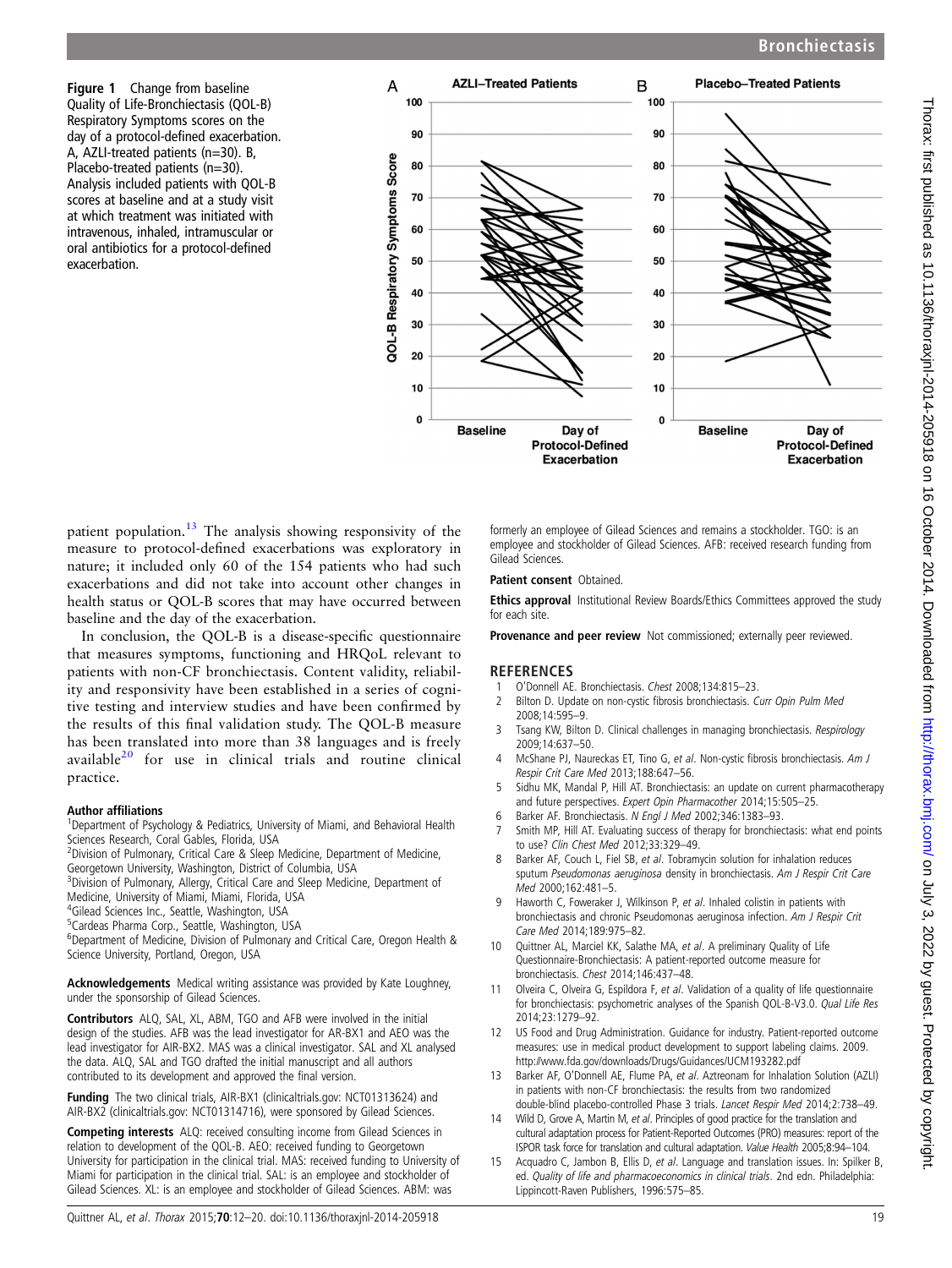# Thorax: first published as 10.1136/thoraxjnl-2014-205918 on 16 October 2014. Downloaded from http://thorax.bmj.com/ on July 3, 2022 by guest. Protected by copyright on July 3, 2022 by guest. Protected by copyright. <http://thorax.bmj.com/> Thorax: first published as 10.1136/thoraxjnl-2014-205918 on 16 October 2014. Downloaded from

# <span id="page-8-0"></span>Bronchiectasis

- 16 American Thoracic Society. ATS statement: guidelines for the six-minute walk test. Am J Respir Crit Care Med 2002;166:111–17.
- 17 Euro Quality of Life-5 Dimensions (EQ-5D).<http://www.euroqol.org/about-eq-5d.html> 18 Wise RA, Brown CD. Minimal clinically important differences in the six-minute walk
- test and the incremental shuttle walking test. COPD 2005;2:125–9. 19 Puhan MA, Mador MJ, Held U, et al. Interpretation of treatment changes in 6-minute walk distance in patients with COPD. Eur Respir J 2008;32: 637–43.
- 20 Quittner AL, Marciel KK, Barker AF. Quality of Life-Bronchiectasis. The measure is available without charge at: [http://www.psy.miami.edu/qol\\_b/](http://www.psy.miami.edu/qol_b/)
- 21 Ware J, Brook R, Williams K, et al. Conceptualization and measurement of health for adults in the health insurance study. Model of Health and Methodology. Rand Corporation. 1980;R-1987/1-HEW.<http://www.rand.org/pubs/reports/2006/R1987.1.pdf>
- 22 Landis JR, Koch GG. The measurement of observer agreement for categorical data. Biometrics 1977;33:159–74.
- 23 Guyatt GH, Osoba D, Wu AW, et al. Methods to explain the clinical significance of health status measures. Mayo Clin Proc 2002;77:371-83.
- 24 Jaeschke R, Singer J, Guyatt GH. Measurement of health status. Ascertaining the minimal clinically important difference. Control Clin Trials 1989;10:407–15.
- 25 Wyrwich KW, Tierney WM, Wolinsky FD. Further evidence supporting an SEM-based criterion for identifying meaningful intra-individual changes in health-related quality of life. J Clin Epidemiol 1999;52:861–73.
- 26 Bilton D, Henig N, Morrissey B, et al. Addition of inhaled tobramycin to ciprofloxacin for acute exacerbations of Pseudomonas aeruginosa infection in adult bronchiectasis. Chest 2006;130:1503–10.
- 27 Lee AL, Button BM, Ellis S, et al. Clinical determinants of the 6-Minute Walk Test in bronchiectasis. Respir Med 2009;103:780–5.
- 28 Birring SS, Prudon B, Carr AJ, et al. Development of a symptom specific health status measure for patients with chronic cough: Leicester Cough Questionnaire (LCQ). Thorax 2003;58:339–43.
- 29 Guyatt GH, Berman LB, Townsend M, et al. A measure of quality of life for clinical trials in chronic lung disease. Thorax 1987;42:773–8.
- 30 Jones PW, Quirk FH, Baveystock CM, et al. A self-complete measure of health status for chronic airflow limitation: the Saint George's Respiratory Questionnaire. Am Rev of Respir Dis 1992;145:1321–7.
- 31 Revicki D, Hays RD, Cella D, et al. Recommended methods for determining responsiveness and minimally important differences for patient-reported outcomes. J Clin Epidemiol 2008;61:102–9.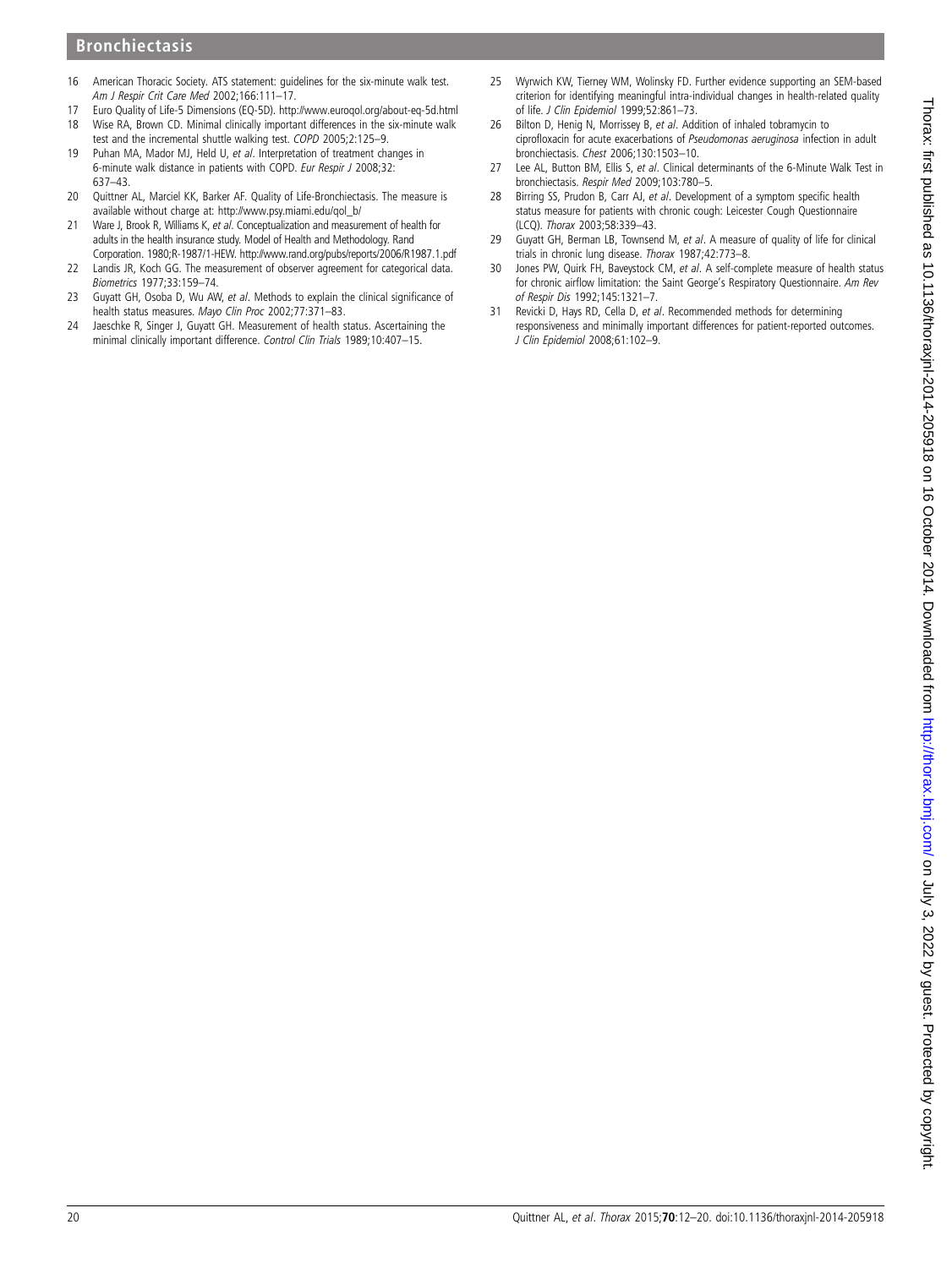|                         |                    | Mean (SD) change from baseline QOL-B Respiratory Symptom score at Day 14 |                       |           |                            |            |  |  |  |  |
|-------------------------|--------------------|--------------------------------------------------------------------------|-----------------------|-----------|----------------------------|------------|--|--|--|--|
|                         |                    | AIR-BX1                                                                  |                       |           |                            |            |  |  |  |  |
|                         | AZLI ( $N = 124$ ) |                                                                          | Placebo ( $N = 125$ ) |           | All Patients ( $N = 249$ ) |            |  |  |  |  |
| <b>GRCQ</b> Categories* | Mean (SD)          | $n$ (%)                                                                  | Mean (SD)             | $n$ (%)   | Mean (SD)                  | $n$ (%)    |  |  |  |  |
| No Change               | 0.5(11.6)          | 53 $(42.7)$                                                              | 3.6(10.3)             | 78 (62.4) | 2.4(10.9)                  | 131(52.6)  |  |  |  |  |
| Minimal Change          | 5.0(15.0)          | 29(23.4)                                                                 | 8.6(12.6)             | 27(21.6)  | 6.7(13.9)                  | 56(22.5)   |  |  |  |  |
| Moderate Change         | 17.0(22.9)         | 36(29.0)                                                                 | 8.7(15.2)             | 18 (14.4) | 14.1(20.8)                 | 54(21.7)   |  |  |  |  |
| Large Change            | 32.7(11.3)         | 6(4.8)                                                                   | $17.1(-)$             | 2(1.6)    | 30.5(11.9)                 | 8(3.2)     |  |  |  |  |
|                         |                    |                                                                          | AIR-BX2               |           |                            |            |  |  |  |  |
|                         | AZLI ( $N = 124$ ) |                                                                          | Placebo ( $N = 127$ ) |           | All Patients ( $N = 251$ ) |            |  |  |  |  |
| <b>GRCQ</b> Categories* | Mean (SD)          | $n$ (%)                                                                  | Mean (SD)             | $n$ (%)   | Mean (SD)                  | $n$ (%)    |  |  |  |  |
| No Change               | 1.1(14.3)          | 47 (37.9)                                                                | 2.4(11.4)             | 74 (58.3) | 1.9(12.6)                  | 121 (48.2) |  |  |  |  |
| Minimal Change          | 14.1(13.1)         | 44 (35.5)                                                                | 7.8(13.6)             | 34(26.8)  | 11.4(13.5)                 | 78 (31.1)  |  |  |  |  |
| Moderate Change         | 11.1(13.9)         | 22(17.7)                                                                 | 11.0(16.5)            | 15(11.8)  | 11.1(14.8)                 | 37 (14.7)  |  |  |  |  |
| Large Change            | 16.5(18.1)         | 11(8.9)                                                                  | 27.8 (18.3)           | 4(3.1)    | 19.5(18.2)                 | 15(6.0)    |  |  |  |  |

Online Table 1. Change in QOL-B Respiratory Symptoms Scores from Baseline to Day 14 for Patients in Different GRCQ Absolute Change Categories

\* GRCQ Respiratory Domain categories: no change in symptoms  $(\leq 0.5)$ , minimal change (> 0.5 to 1.5); moderate change  $(> 1.5$  to 2.5), and large change  $(> 2.5$  to 3.0). GRCQ categories were based on the absolute value of GRCQ scores; the categories measured the magnitude of change in respiratory symptoms and included both improving symptoms (positive scores) and worsening symptoms (negative scores). The "N" for each column is the overall number of patients with GRCQ data; note that QOL-B Respiratory Symptoms scores were missing for 3 AZLI-treated patients (no change: 1; moderate change: 2) and 1 placebo-treated patient (large change) in AIR-BX1 and 2 AZLI treated (minimal and moderate change) patients in AIR-BX2.

GRCQ = Global Rating of Change Questionnaire; QOL-B = Quality of Life-Bronchiectasis; SD = standard deviation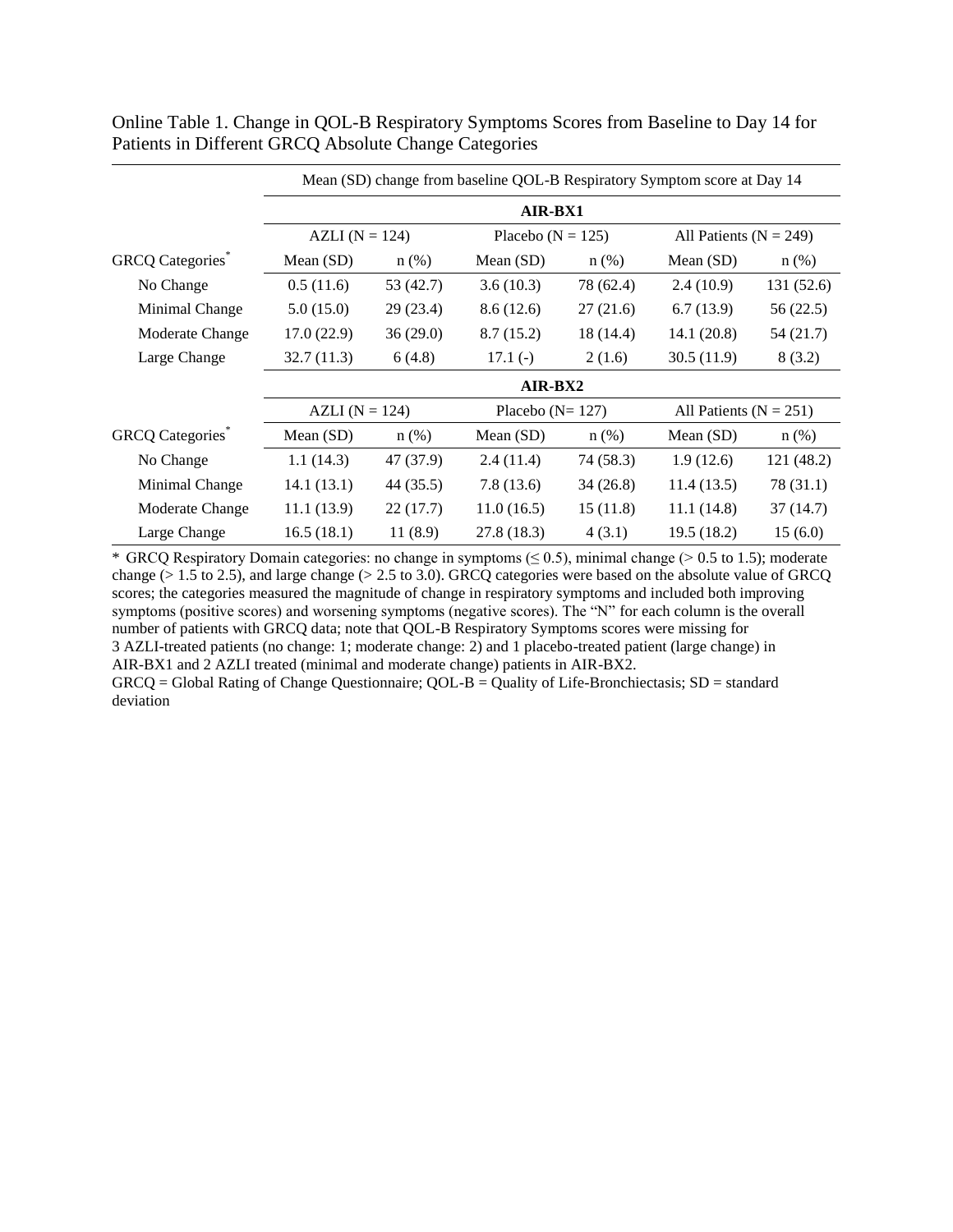|                                                                            |                                           | AIR-BX1           |             |                      | AIR-BX2     |                                          |             |                      |             |
|----------------------------------------------------------------------------|-------------------------------------------|-------------------|-------------|----------------------|-------------|------------------------------------------|-------------|----------------------|-------------|
|                                                                            |                                           | AZL1<br>$(N=134)$ |             | Placebo<br>$(N=132)$ |             | <b>AZLI</b><br>$(N=136)$                 |             | Placebo<br>$(N=138)$ |             |
|                                                                            |                                           |                   |             |                      |             | Mean (SD) change from baseline at Day 14 |             |                      |             |
|                                                                            | Points for change<br>of 1 answer category |                   |             |                      |             |                                          |             |                      |             |
| QOL-B scales                                                               | for $1$ item*                             |                   | $\mathbf n$ |                      | $\mathbf n$ |                                          | $\mathbf n$ |                      | $\mathbf n$ |
| <b>Respiratory Symptom</b>                                                 | 3.7                                       | 5.6(19.1)         | 129         | 4.6(12.2)            | 129         | 7.6(16.3)                                | 131         | 3.8(14.3)            | 134         |
| <b>Physical Functioning</b>                                                | 6.7                                       | $-1.9(24.3)$      | 131         | 0.7(15.2)            | 129         | $-1.4(21.7)$                             | 133         | 1.2(17.9)            | 133         |
| Vitality                                                                   | 11.1                                      | 0.5(21.3)         | 132         | 1.6(16.5)            | 129         | $-0.6(20.6)$                             | 133         | 1.7(16.7)            | 132         |
| Role Functioning                                                           | 6.7                                       | $-1.5(20.1)$      | 131         | 2.2(13.4)            | 129         | $-2.0(17.6)$                             | 130         | $-0.7(15.0)$ 133     |             |
| <b>Health Perceptions</b>                                                  | 8.3                                       | 0.5(18.4)         | 131         | $-0.7(14.3)$         | 129         | 0.8(16.0)                                | 132         | $1.8(15.7)$ 134      |             |
| <b>Emotional Functioning</b>                                               | 8.3                                       | 0.1(14.9)         | 132         | 0.0(13.5)            | 129         | 1.4(13.9)                                | 133         | 3.1 (13.4) 132       |             |
| Social Functioning                                                         | 8.3                                       | 1.2(17.4)         | 131         | 1.7(13.8)            | 129         | 0.4(15.2)                                | 130         | 2.1 (13.9) 134       |             |
| <b>Treatment Burden</b>                                                    | 11.1                                      | $-2.3(18.4)$      | 123         | $-4.6(20.7)$         | 111         | $-4.4(18.1)$                             | 114         | $-7.1(21.7)$ 118     |             |
| $FEV1$ % predicted, % change                                               |                                           | $-1.0(12.7)$      | 127         | $-1.1(8.0)$          | 130         | $-1.9(11.9)$                             | 131         | 0.2(9.9)             | 134         |
| $Log10 CFU/g$ of sputum for target<br>gram-negative pathogens <sup>†</sup> |                                           | $-2.6(2.8)$       | 97          | $-0.2(1.8)$          | 102         | $-2.7(2.8)$                              | 101         | $-0.2(1.9)$          | 104         |
| 6MWT, meters                                                               |                                           | $-3(43.9)$        | 125         | 6(40.2)              | 127         | 4(61.5)                                  | 128         | 3(41.6)              | 131         |
| EQ-5D visual analog scale, points <sup><math>\bar{x}</math></sup>          |                                           | 3.1(18.2)         | 125         | 0.1(14.9)            | 128         | 2.0(14.8)                                | 128         | $-0.7(15.0)$         | 126         |

Online Table 2. Efficacy and Microbiological Measures: Change from Baseline to Day 14 of Treatment with AZLI/Placebo

\* After standardizing scores on a 100-point scale; assuming responses were provided for all items on the scale (ie, no missing responses).

† Target gram-negative organisms included: *Achromobacter*, *Burkholderia*, *Citrobacter*, *Enterobacter*,

*Escherichia*, *Klebsiella*, *Moraxella*, *Proteus*, *Pseudomonas*, *Serratia*, and *Stenotrophomonas* species. CFUs were imputed as 0 for patients with no pathogens present.

‡ EQ-5D VAS (possible range 0 to 100 points) was not administered at Day 14; these are data from Day 28, at the end of Course 1.

 $6MWT = 6$ -minute walk test;  $CFU =$  colony forming units;  $EQ-5D =$  Euro Quality of Life-5 Dimensions;

 $FEV_1 =$  forced expiratory volume in 1 second QOL-B = Quality of Life-Bronchiectasis; SD = standard deviation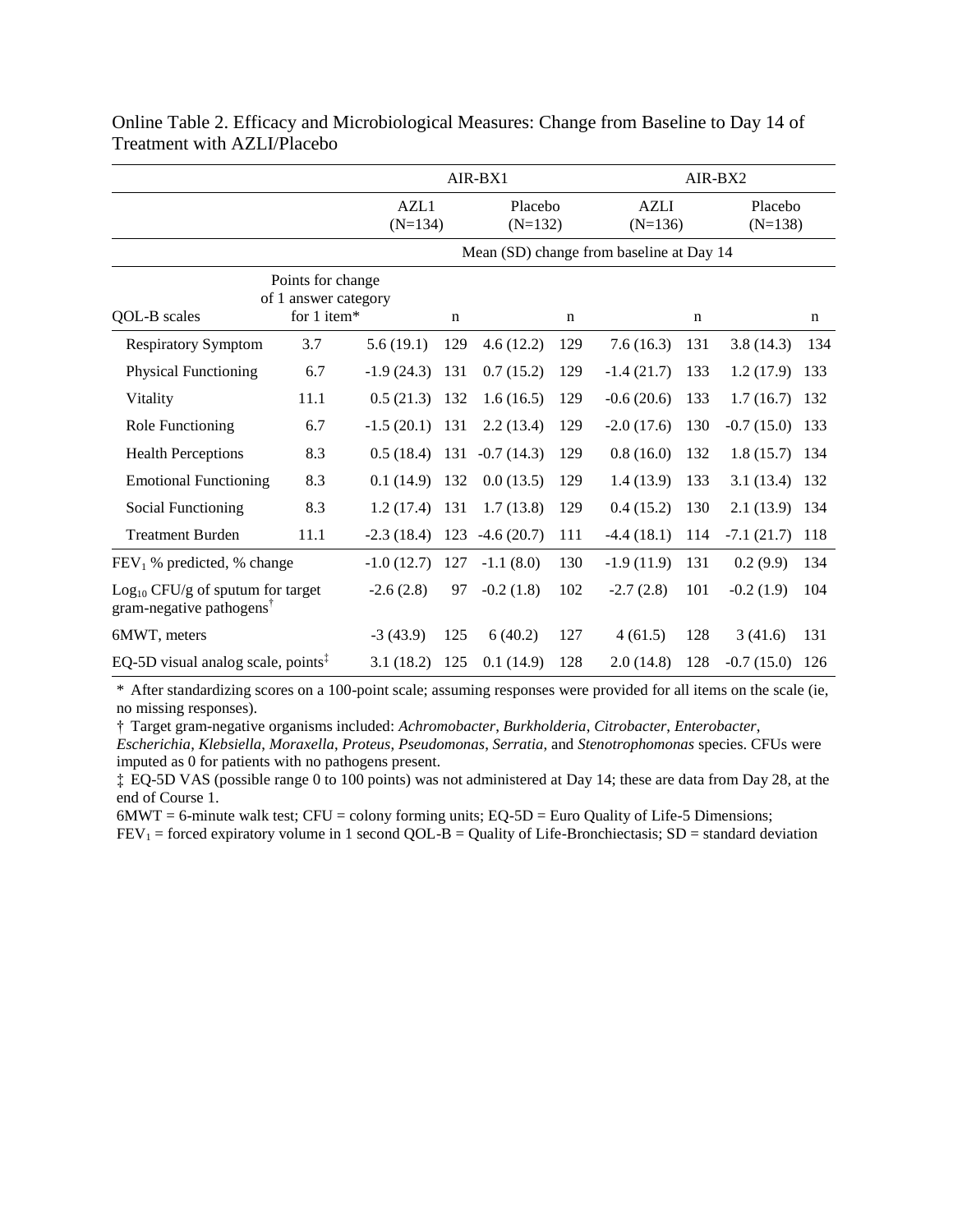Online Figure 1. Respiratory Symptoms GRCQ (Global Rating of Change Questionnaire) Version 2.2 (A) and Version 3.0 (B).

A. GRCQ V2.2 for Respiratory Symptoms

In the last 2 weeks, have there been any changes in your RESPIRATORY symptoms (e.g., coughing, mucus production, wheezing) related to your bronchiectasis?

| $\overline{7}$ | A very great deal better                 |
|----------------|------------------------------------------|
| 6              | A great deal better                      |
| 5              | A good deal better                       |
| $\overline{4}$ | Moderately better                        |
| 3              | Somewhat better                          |
| $\overline{2}$ | A little better                          |
| $\mathbf{1}$   | Almost the same/Hardly any better at all |
| $\mathbf{0}$   | No change                                |
| $-1$           | Almost the same/Hardly worse at all      |
| $-2$           | A little worse                           |
| $-3$           | Somewhat worse                           |
| $-4$           | Moderately worse                         |
| -5             | A good deal worse                        |
| $-6$           | A great deal worse                       |
| -7             | A very great deal worse                  |